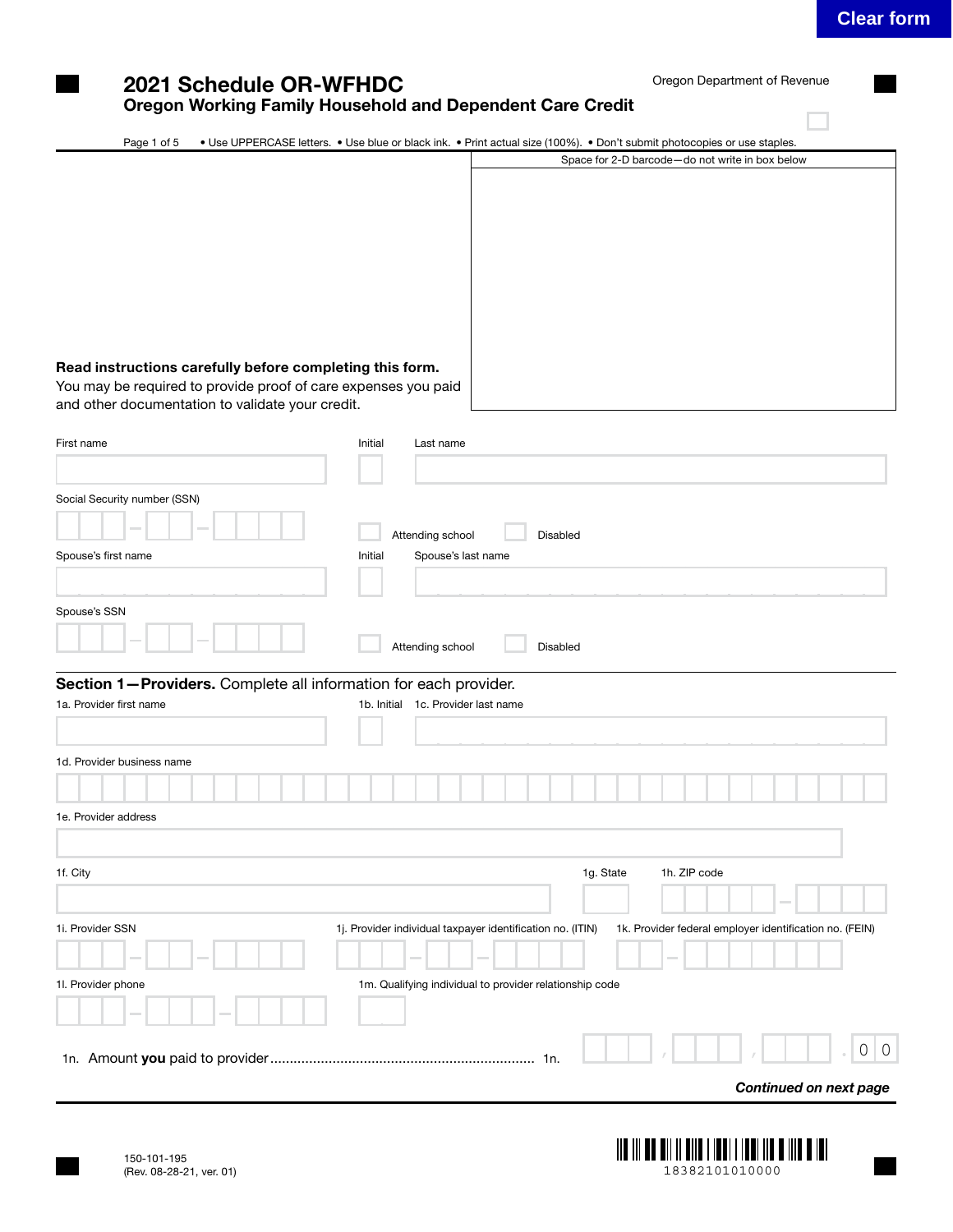## 2021 Schedule OR-WFHDC

• Use UPPERCASE letters. • Use blue or black ink. • Print actual size (100%). • Don't submit photocopies or use staples. Page 2 of 5

#### Section 1-Providers. Continued. Complete all information for each provider.

|                                                   |  |  | 2b. Initial 2c. Provider last name |                                    |  |                                                                                                                          |                                                                                                                                              |  |  |                              |  |  |   |                                                                                                                                                             |
|---------------------------------------------------|--|--|------------------------------------|------------------------------------|--|--------------------------------------------------------------------------------------------------------------------------|----------------------------------------------------------------------------------------------------------------------------------------------|--|--|------------------------------|--|--|---|-------------------------------------------------------------------------------------------------------------------------------------------------------------|
|                                                   |  |  |                                    |                                    |  |                                                                                                                          |                                                                                                                                              |  |  |                              |  |  |   |                                                                                                                                                             |
|                                                   |  |  |                                    |                                    |  |                                                                                                                          |                                                                                                                                              |  |  |                              |  |  |   |                                                                                                                                                             |
|                                                   |  |  |                                    |                                    |  |                                                                                                                          |                                                                                                                                              |  |  |                              |  |  |   |                                                                                                                                                             |
|                                                   |  |  |                                    |                                    |  |                                                                                                                          |                                                                                                                                              |  |  |                              |  |  |   |                                                                                                                                                             |
|                                                   |  |  |                                    |                                    |  |                                                                                                                          |                                                                                                                                              |  |  |                              |  |  |   |                                                                                                                                                             |
|                                                   |  |  |                                    |                                    |  |                                                                                                                          |                                                                                                                                              |  |  |                              |  |  |   |                                                                                                                                                             |
|                                                   |  |  |                                    |                                    |  |                                                                                                                          |                                                                                                                                              |  |  |                              |  |  |   |                                                                                                                                                             |
|                                                   |  |  |                                    |                                    |  |                                                                                                                          |                                                                                                                                              |  |  |                              |  |  |   |                                                                                                                                                             |
|                                                   |  |  |                                    |                                    |  |                                                                                                                          |                                                                                                                                              |  |  |                              |  |  |   |                                                                                                                                                             |
|                                                   |  |  |                                    |                                    |  |                                                                                                                          |                                                                                                                                              |  |  |                              |  |  |   |                                                                                                                                                             |
|                                                   |  |  |                                    |                                    |  |                                                                                                                          |                                                                                                                                              |  |  |                              |  |  |   |                                                                                                                                                             |
|                                                   |  |  |                                    |                                    |  |                                                                                                                          |                                                                                                                                              |  |  |                              |  |  |   | $\circ$                                                                                                                                                     |
|                                                   |  |  |                                    |                                    |  |                                                                                                                          |                                                                                                                                              |  |  |                              |  |  |   |                                                                                                                                                             |
|                                                   |  |  |                                    |                                    |  |                                                                                                                          |                                                                                                                                              |  |  |                              |  |  |   |                                                                                                                                                             |
|                                                   |  |  |                                    |                                    |  |                                                                                                                          |                                                                                                                                              |  |  |                              |  |  |   |                                                                                                                                                             |
|                                                   |  |  |                                    |                                    |  |                                                                                                                          |                                                                                                                                              |  |  |                              |  |  |   |                                                                                                                                                             |
|                                                   |  |  |                                    |                                    |  |                                                                                                                          |                                                                                                                                              |  |  |                              |  |  |   |                                                                                                                                                             |
|                                                   |  |  |                                    |                                    |  |                                                                                                                          |                                                                                                                                              |  |  |                              |  |  |   |                                                                                                                                                             |
|                                                   |  |  |                                    |                                    |  |                                                                                                                          |                                                                                                                                              |  |  |                              |  |  |   |                                                                                                                                                             |
|                                                   |  |  |                                    |                                    |  |                                                                                                                          |                                                                                                                                              |  |  |                              |  |  |   |                                                                                                                                                             |
|                                                   |  |  |                                    |                                    |  |                                                                                                                          |                                                                                                                                              |  |  |                              |  |  |   |                                                                                                                                                             |
|                                                   |  |  |                                    |                                    |  |                                                                                                                          |                                                                                                                                              |  |  |                              |  |  |   |                                                                                                                                                             |
|                                                   |  |  |                                    |                                    |  |                                                                                                                          |                                                                                                                                              |  |  |                              |  |  |   |                                                                                                                                                             |
|                                                   |  |  |                                    |                                    |  |                                                                                                                          |                                                                                                                                              |  |  |                              |  |  |   |                                                                                                                                                             |
|                                                   |  |  |                                    |                                    |  |                                                                                                                          |                                                                                                                                              |  |  |                              |  |  |   |                                                                                                                                                             |
|                                                   |  |  |                                    |                                    |  |                                                                                                                          |                                                                                                                                              |  |  |                              |  |  |   | $\overline{0}$                                                                                                                                              |
|                                                   |  |  |                                    |                                    |  |                                                                                                                          |                                                                                                                                              |  |  |                              |  |  |   |                                                                                                                                                             |
| 4. Total the amounts you paid to the providers on |  |  |                                    |                                    |  |                                                                                                                          |                                                                                                                                              |  |  |                              |  |  |   | $\overline{0}$                                                                                                                                              |
|                                                   |  |  |                                    |                                    |  |                                                                                                                          |                                                                                                                                              |  |  |                              |  |  | 0 |                                                                                                                                                             |
|                                                   |  |  |                                    | 3b. Initial 3c. Provider last name |  | 2j. Provider individual taxpayer identification no. (ITIN)<br>3j. Provider individual taxpayer identification no. (ITIN) | 2g. State<br>2m. Qualifying individual to provider relationship code<br>3g. State<br>3m. Qualifying individual to provider relationship code |  |  | 2h. ZIP code<br>3h. ZIP code |  |  |   | 2k. Provider federal employer identification no. (FEIN)<br>$\mathsf{O}\xspace$<br>3k. Provider federal employer identification no. (FEIN)<br>$\overline{0}$ |

*Continued on next page*

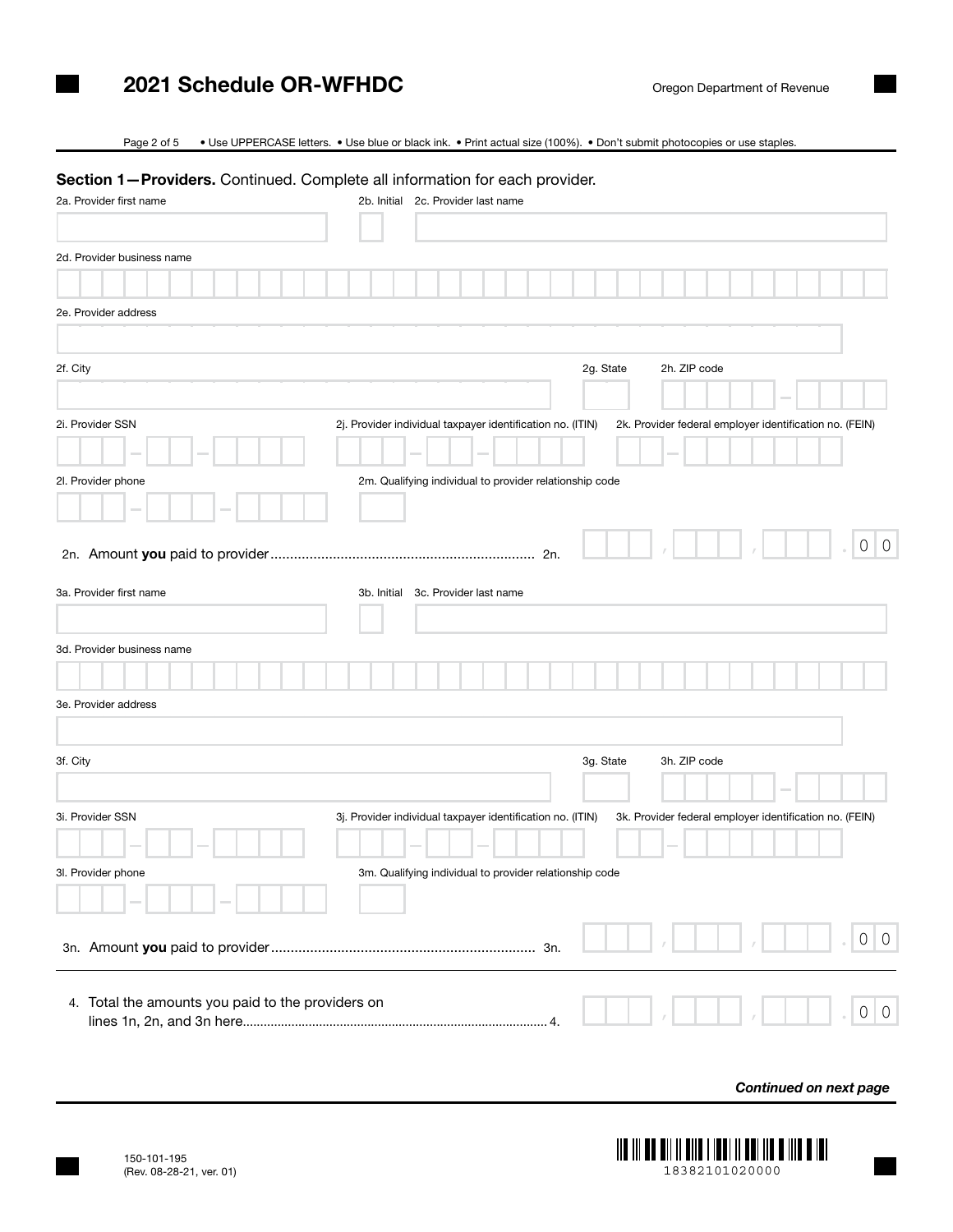# 2021 Schedule OR-WFHDC

| Section 2-Qualifying individuals. List your qualifying individuals in order from youngest to oldest. Complete all<br>information for each qualifying individual.<br>5a. First name<br>5b. Initial<br>5c. Last name<br>5f. Date of birth (MM/DD/YYYY)<br>5d. SSN<br>5e. Code*<br>5q. Disabled<br>$\circ$<br>0<br>$\overline{0}$<br>$\circ$<br>$\overline{0}$<br>$\circ$<br>6a. First name<br>6b. Initial<br>6c. Last name<br>6f. Date of birth (MM/DD/YYYY)<br>6d. SSN<br>6e. Code*<br>6q. Disabled<br>$\overline{0}$<br>0<br>$\overline{0}$<br>0<br>$\overline{0}$<br>$\circ$<br>7a. First name<br>7b. Initial 7c. Last name<br>7d. SSN<br>7e. Code*<br>7f. Date of birth (MM/DD/YYYY)<br>7g. Disabled<br>$\circ$<br>O<br>$\overline{0}$<br>0<br>$\overline{0}$<br>0<br>7j.<br>. Qualifying individual to taxpayer relationship code—see instructions to determine the appropriate code *<br><b>Continued on next page</b> | Page 3 of 5 | • Use UPPERCASE letters. • Use blue or black ink. • Print actual size (100%). • Don't submit photocopies or use staples. |  |
|----------------------------------------------------------------------------------------------------------------------------------------------------------------------------------------------------------------------------------------------------------------------------------------------------------------------------------------------------------------------------------------------------------------------------------------------------------------------------------------------------------------------------------------------------------------------------------------------------------------------------------------------------------------------------------------------------------------------------------------------------------------------------------------------------------------------------------------------------------------------------------------------------------------------------|-------------|--------------------------------------------------------------------------------------------------------------------------|--|
|                                                                                                                                                                                                                                                                                                                                                                                                                                                                                                                                                                                                                                                                                                                                                                                                                                                                                                                            |             |                                                                                                                          |  |
|                                                                                                                                                                                                                                                                                                                                                                                                                                                                                                                                                                                                                                                                                                                                                                                                                                                                                                                            |             |                                                                                                                          |  |
|                                                                                                                                                                                                                                                                                                                                                                                                                                                                                                                                                                                                                                                                                                                                                                                                                                                                                                                            |             |                                                                                                                          |  |
|                                                                                                                                                                                                                                                                                                                                                                                                                                                                                                                                                                                                                                                                                                                                                                                                                                                                                                                            |             |                                                                                                                          |  |
|                                                                                                                                                                                                                                                                                                                                                                                                                                                                                                                                                                                                                                                                                                                                                                                                                                                                                                                            |             |                                                                                                                          |  |
|                                                                                                                                                                                                                                                                                                                                                                                                                                                                                                                                                                                                                                                                                                                                                                                                                                                                                                                            |             |                                                                                                                          |  |
|                                                                                                                                                                                                                                                                                                                                                                                                                                                                                                                                                                                                                                                                                                                                                                                                                                                                                                                            |             |                                                                                                                          |  |
|                                                                                                                                                                                                                                                                                                                                                                                                                                                                                                                                                                                                                                                                                                                                                                                                                                                                                                                            |             |                                                                                                                          |  |
|                                                                                                                                                                                                                                                                                                                                                                                                                                                                                                                                                                                                                                                                                                                                                                                                                                                                                                                            |             |                                                                                                                          |  |
|                                                                                                                                                                                                                                                                                                                                                                                                                                                                                                                                                                                                                                                                                                                                                                                                                                                                                                                            |             |                                                                                                                          |  |
|                                                                                                                                                                                                                                                                                                                                                                                                                                                                                                                                                                                                                                                                                                                                                                                                                                                                                                                            |             |                                                                                                                          |  |
|                                                                                                                                                                                                                                                                                                                                                                                                                                                                                                                                                                                                                                                                                                                                                                                                                                                                                                                            |             |                                                                                                                          |  |
|                                                                                                                                                                                                                                                                                                                                                                                                                                                                                                                                                                                                                                                                                                                                                                                                                                                                                                                            |             |                                                                                                                          |  |
|                                                                                                                                                                                                                                                                                                                                                                                                                                                                                                                                                                                                                                                                                                                                                                                                                                                                                                                            |             |                                                                                                                          |  |
|                                                                                                                                                                                                                                                                                                                                                                                                                                                                                                                                                                                                                                                                                                                                                                                                                                                                                                                            |             |                                                                                                                          |  |
|                                                                                                                                                                                                                                                                                                                                                                                                                                                                                                                                                                                                                                                                                                                                                                                                                                                                                                                            |             |                                                                                                                          |  |
|                                                                                                                                                                                                                                                                                                                                                                                                                                                                                                                                                                                                                                                                                                                                                                                                                                                                                                                            |             |                                                                                                                          |  |
|                                                                                                                                                                                                                                                                                                                                                                                                                                                                                                                                                                                                                                                                                                                                                                                                                                                                                                                            |             |                                                                                                                          |  |
|                                                                                                                                                                                                                                                                                                                                                                                                                                                                                                                                                                                                                                                                                                                                                                                                                                                                                                                            |             |                                                                                                                          |  |
|                                                                                                                                                                                                                                                                                                                                                                                                                                                                                                                                                                                                                                                                                                                                                                                                                                                                                                                            |             |                                                                                                                          |  |
|                                                                                                                                                                                                                                                                                                                                                                                                                                                                                                                                                                                                                                                                                                                                                                                                                                                                                                                            |             |                                                                                                                          |  |
|                                                                                                                                                                                                                                                                                                                                                                                                                                                                                                                                                                                                                                                                                                                                                                                                                                                                                                                            |             |                                                                                                                          |  |
|                                                                                                                                                                                                                                                                                                                                                                                                                                                                                                                                                                                                                                                                                                                                                                                                                                                                                                                            |             |                                                                                                                          |  |
|                                                                                                                                                                                                                                                                                                                                                                                                                                                                                                                                                                                                                                                                                                                                                                                                                                                                                                                            |             |                                                                                                                          |  |
|                                                                                                                                                                                                                                                                                                                                                                                                                                                                                                                                                                                                                                                                                                                                                                                                                                                                                                                            |             |                                                                                                                          |  |
|                                                                                                                                                                                                                                                                                                                                                                                                                                                                                                                                                                                                                                                                                                                                                                                                                                                                                                                            |             |                                                                                                                          |  |
|                                                                                                                                                                                                                                                                                                                                                                                                                                                                                                                                                                                                                                                                                                                                                                                                                                                                                                                            |             |                                                                                                                          |  |
|                                                                                                                                                                                                                                                                                                                                                                                                                                                                                                                                                                                                                                                                                                                                                                                                                                                                                                                            |             |                                                                                                                          |  |
|                                                                                                                                                                                                                                                                                                                                                                                                                                                                                                                                                                                                                                                                                                                                                                                                                                                                                                                            |             |                                                                                                                          |  |
|                                                                                                                                                                                                                                                                                                                                                                                                                                                                                                                                                                                                                                                                                                                                                                                                                                                                                                                            |             |                                                                                                                          |  |
|                                                                                                                                                                                                                                                                                                                                                                                                                                                                                                                                                                                                                                                                                                                                                                                                                                                                                                                            |             |                                                                                                                          |  |
|                                                                                                                                                                                                                                                                                                                                                                                                                                                                                                                                                                                                                                                                                                                                                                                                                                                                                                                            |             |                                                                                                                          |  |
|                                                                                                                                                                                                                                                                                                                                                                                                                                                                                                                                                                                                                                                                                                                                                                                                                                                                                                                            |             |                                                                                                                          |  |
|                                                                                                                                                                                                                                                                                                                                                                                                                                                                                                                                                                                                                                                                                                                                                                                                                                                                                                                            |             |                                                                                                                          |  |
|                                                                                                                                                                                                                                                                                                                                                                                                                                                                                                                                                                                                                                                                                                                                                                                                                                                                                                                            |             |                                                                                                                          |  |

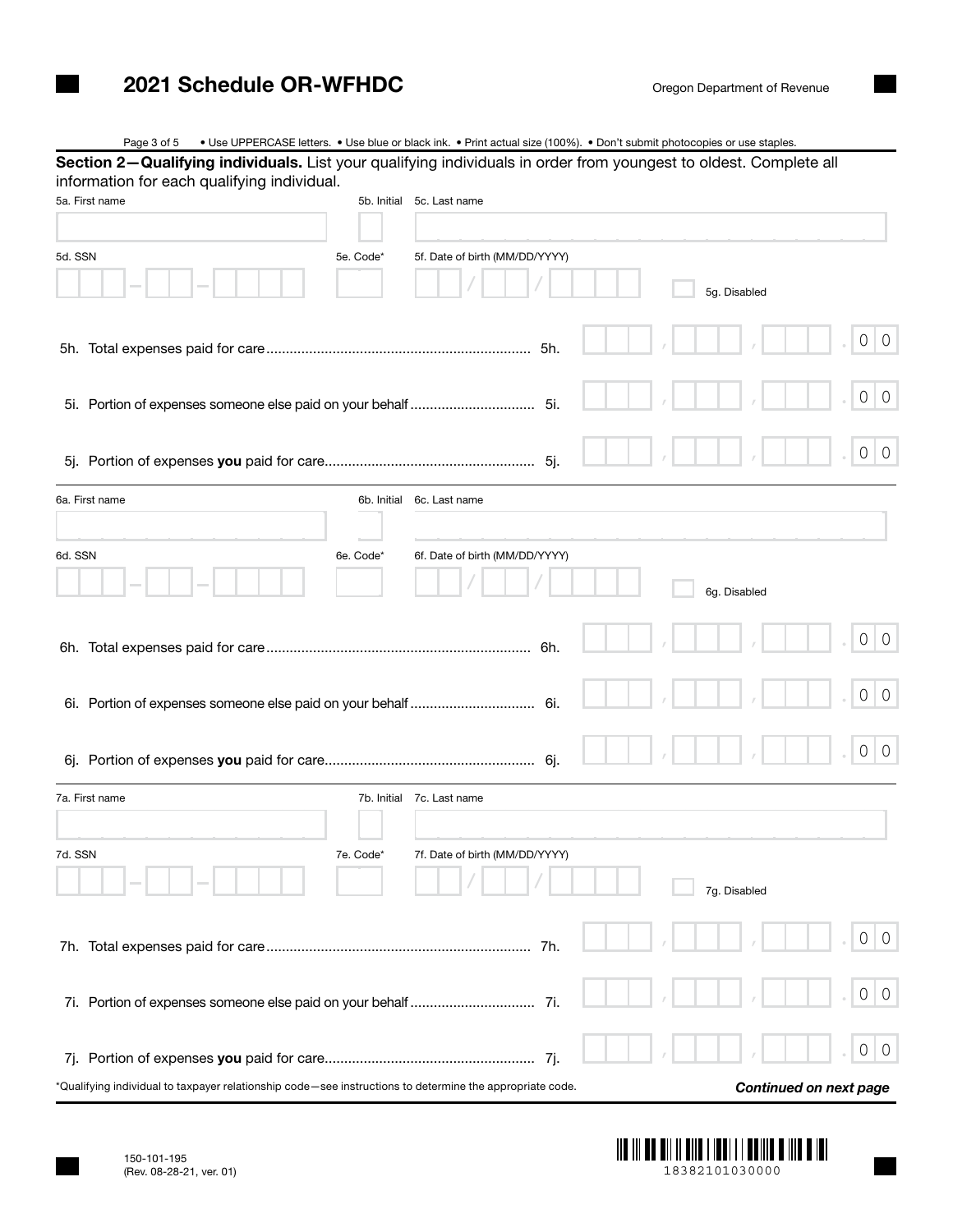• Use UPPERCASE letters. • Use blue or black ink. • Print actual size (100%). • Don't submit photocopies or use staples. Page 4 of 5

| Section 2-Qualifying individuals. Continued.                                                                                                                                                                                                                                                                                                                                                                                                                                                                                                                                                                                                                                                         |         |                |
|------------------------------------------------------------------------------------------------------------------------------------------------------------------------------------------------------------------------------------------------------------------------------------------------------------------------------------------------------------------------------------------------------------------------------------------------------------------------------------------------------------------------------------------------------------------------------------------------------------------------------------------------------------------------------------------------------|---------|----------------|
|                                                                                                                                                                                                                                                                                                                                                                                                                                                                                                                                                                                                                                                                                                      | 0       | $\circ$        |
| 9. Total expenses someone else paid. Add lines 5i, 6i, and 7i  9.                                                                                                                                                                                                                                                                                                                                                                                                                                                                                                                                                                                                                                    | $\circ$ | $\circ$        |
|                                                                                                                                                                                                                                                                                                                                                                                                                                                                                                                                                                                                                                                                                                      | 0       | $\overline{0}$ |
| Section 3-Household size calculation                                                                                                                                                                                                                                                                                                                                                                                                                                                                                                                                                                                                                                                                 |         |                |
| 11. Enter the number of regular exemptions you claimed on your 2021 Oregon return. Don't include any extra                                                                                                                                                                                                                                                                                                                                                                                                                                                                                                                                                                                           |         |                |
| 12. Enter the number of exemptions you didn't claim on your 2021 Oregon return for one of the following reasons:  12.<br>. You released a child's exemption to the child's other parent.<br>. The gross income of a qualifying individual with a disability was \$4,300 or more.<br>. The disabled qualifying individual filed a joint return with someone else.<br>. You (or your spouse, if filing jointly) can be claimed as a dependent on someone else's return.<br>. You and your spouse filed a joint federal return and separate Oregon returns because you ended the year with a<br>different residency status (enter 1 for your spouse).<br>Note: Don't count an exemption more than once. |         |                |
|                                                                                                                                                                                                                                                                                                                                                                                                                                                                                                                                                                                                                                                                                                      |         |                |
| 14. Enter the number of exemptions you claimed on your 2021 Oregon return for people who:  14.<br>. Didn't live with you more than half of 2021.<br>. Were released to you by the child's other parent.<br>. Aren't related by blood, marriage, or adoption and who aren't qualifying individuals.<br>Note: Don't count an exemption more than once.                                                                                                                                                                                                                                                                                                                                                 |         |                |
|                                                                                                                                                                                                                                                                                                                                                                                                                                                                                                                                                                                                                                                                                                      |         |                |

*Continued on next page*